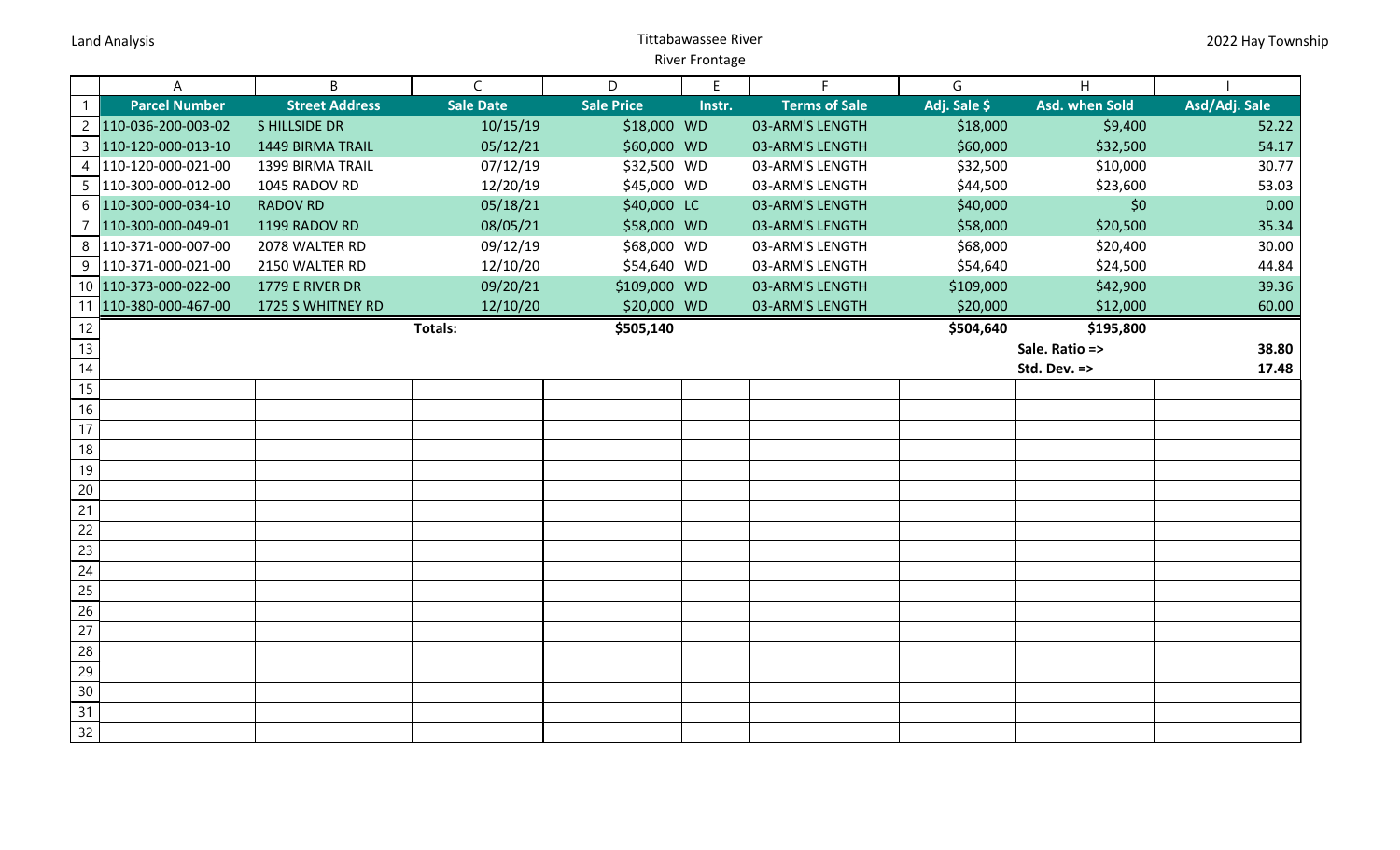## Land Analysis **National Analysis** Controllering Controllering Controllering Controllering Controllering Controllering Controllering Controllering Controllering Controllering Controllering Controllering Controllering Contro River Frontage

|                 |                           | K                    |                           |                        | M                   | $\mathsf{N}$   | $\circ$          | P                  | Q                 | $\mathsf R$         |
|-----------------|---------------------------|----------------------|---------------------------|------------------------|---------------------|----------------|------------------|--------------------|-------------------|---------------------|
| $\mathbf{1}$    | <b>Cur. Appraisal</b>     | <b>Land Residual</b> |                           | <b>Est. Land Value</b> | <b>Effec. Front</b> | <b>Depth</b>   | <b>Net Acres</b> | <b>Total Acres</b> | <b>Dollars/FF</b> | <b>Dollars/Acre</b> |
| $\overline{2}$  | \$13,500                  |                      | \$18,000                  | \$13,500               | 75.0                | 370.0          | 0.64             | 0.64               | \$240             | \$28,257            |
| $\overline{3}$  | \$64,950                  |                      | \$33,130                  | \$38,080               | 136.0               | 166.0          | 0.54             | 0.52               | \$244             | \$61,352            |
| $\overline{4}$  | \$22,281                  |                      | \$27,859                  | \$17,640               | 63.0                | 362.0          | 0.52             | 0.52               | \$442             | \$53,166            |
| $\overline{5}$  | \$47,015                  |                      | \$14,565                  | \$17,080               | 61.0                | 272.0          | 0.38             | 0.38               | \$239             | \$38,228            |
| $6\,$           | \$28,283                  |                      | \$32,997                  | \$21,280               | 152.0               | 187.0          | 0.65             | 0.65               | \$217             | \$50,531            |
| $\overline{7}$  | \$43,710                  |                      | \$38,790                  | \$24,500               | 175.0               | 179.0          | 0.72             | 0.72               | \$222             | \$53,950            |
| $\bf 8$         | \$50,629                  |                      | \$28,351                  | \$10,980               | 61.0                | 90.0           | 0.13             | 0.13               | \$465             | \$225,008           |
| $\overline{9}$  | \$52,125                  |                      | \$16,515                  | \$14,000               | 50.0                | 125.0          | 0.14             | 0.14               | \$330             | \$115,490           |
| $10\,$          | \$97,201                  |                      | \$27,999                  | \$16,200               | 100.0               | 88.0           | 0.20             | 0.20               | \$280             | \$138,609           |
| $\overline{11}$ | \$10,801                  |                      | \$20,000                  | \$10,800               | 60.0                | 147.0          | 0.20             | 0.20               | \$333             | \$99,010            |
| 12              | \$430,495                 |                      | \$258,206                 | \$184,060              | 933.0               |                | 4.13             | 4.11               |                   |                     |
| 13              | Average                   |                      |                           |                        | Average             |                |                  | Average            |                   |                     |
| 14              | per FF=>                  |                      |                           | \$277                  |                     | per Net Acre=> | 62,565.06        |                    | per SqFt=>        |                     |
| 15              |                           |                      |                           |                        |                     |                |                  |                    |                   |                     |
| 16              |                           |                      | Rate Group 'B'            |                        | $\times$            |                |                  |                    |                   |                     |
| 17              | /Sites<br><b>Frontage</b> |                      |                           |                        |                     |                |                  | used \$280/ff      |                   |                     |
| 18              |                           |                      |                           | Description:           |                     |                |                  |                    |                   |                     |
| 19              |                           |                      | Front Foot Rate:          | 280                    |                     |                |                  |                    |                   |                     |
| $20\,$          |                           |                      | Standard Depth:           | $\circ$                |                     |                |                  |                    |                   |                     |
| 21              |                           |                      |                           | Depth Factor Curve     |                     |                |                  |                    |                   |                     |
| 22              |                           |                      | Standard Frontage (Opt.): | $\circ$                |                     |                |                  |                    |                   |                     |
| 23              |                           |                      |                           | Front Factor Curve     |                     |                |                  |                    |                   |                     |
| 24              |                           | Value:               | Maximum Frontage Factor:  | 0.00                   |                     |                |                  |                    |                   |                     |
| 25              |                           | Value:               |                           |                        |                     |                |                  |                    |                   |                     |
| 26              |                           | as Rate              | ites.                     | Description:           |                     |                |                  |                    |                   |                     |
| 27              |                           |                      |                           | Site Value:<br>$\circ$ |                     |                |                  |                    |                   |                     |
| 28              |                           |                      |                           |                        |                     |                |                  |                    |                   |                     |
| 29              |                           |                      |                           |                        | Close               |                |                  |                    |                   |                     |
| 30              |                           |                      |                           |                        |                     |                |                  |                    |                   |                     |
| 31              |                           |                      |                           |                        |                     |                |                  |                    |                   |                     |
| 32              |                           |                      |                           |                        |                     |                |                  |                    |                   |                     |